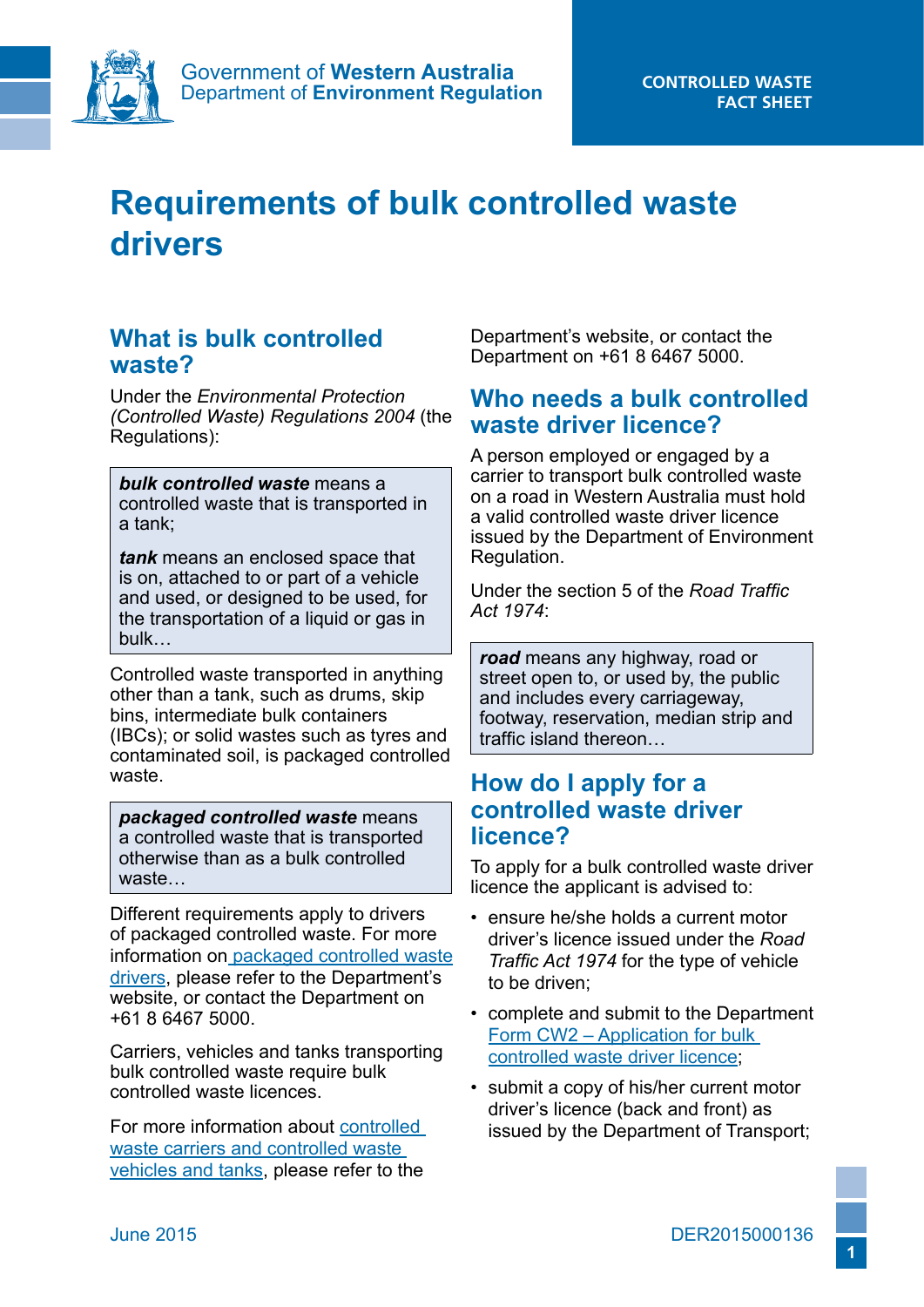- submit two colour passport photographs, or a digital image of the applicant;
- provide proof of an adequate level of technical competence by reading the [Driver information package](http://www.der.wa.gov.au/our-work/controlled-waste/140-guidelines) for the transportation of bulk controlled waste, and successfully completing the written assessment; and
- pay the [scheduled licence fee](http://www.der.wa.gov.au/our-work/controlled-waste/139-fees).

Once the Department grants a controlled waste driver licence, the applicant will be notified in writing and provided with a controlled waste driver licence and identification card.

Complete and legible applications will be determined within 30 days. Regulation 5 provides:

- (3) If the CEO has not determined an application made under regulation 4 by the end of the period of 30 days —
	- (a) beginning on the day on which the application was made to the CEO; or
	- (b) beginning on the day on which information required to be provided under regulation 4(2) is received by the CEO,

whichever is the later, he or she is taken to have made a decision to refuse the application on the last day of that period.

#### **How long is a bulk controlled waste driver licence valid?**

Applicants applying for a controlled waste driver licence may choose a one-year, three-year or five-year period.

Prior to the expiry of a driver's bulk controlled waste licence the driver may

choose to renew the licence for one year, three years or five years.

The Department website has more information on [fees](http://www.der.wa.gov.au/our-work/controlled-waste/139-fees).

#### **Licence renewal**

Prior to its expiry the driver is responsible for renewing his/her controlled waster driver licence.

The Department may send the driver a renewal invoice up to five weeks prior to the expiry of the licence.

If a licence renewal invoice has not been received, the Department should be contacted prior to the licence expiry date.

A driver cannot lawfully transport controlled waste when his/her bulk controlled waste driver licence has expired. Failure by a driver to renew the bulk controlled waste driver licence before the due date will result in the licence expiring.

If a driver wants to transport bulk controlled waste after his/her bulk controlled waste licence has expired, a new bulk controlled waste driver licence application must be submitted accompanied by the full licence fee.

### **How do I provide proof of an adequate level of technical competence to transport bulk controlled waste on a road?**

Applicants must read th[e Driver](http://www.der.wa.gov.au/our-work/controlled-waste/140-guidelines)  [information package for transportation of](http://www.der.wa.gov.au/our-work/controlled-waste/140-guidelines)  [bulk controlled waste](http://www.der.wa.gov.au/our-work/controlled-waste/140-guidelines). This information package explains requirements for transporting bulk controlled waste on roads in Western Australia.

After reading the information package, the applicant must complete the written assessment at Appendix C of the information package and must submit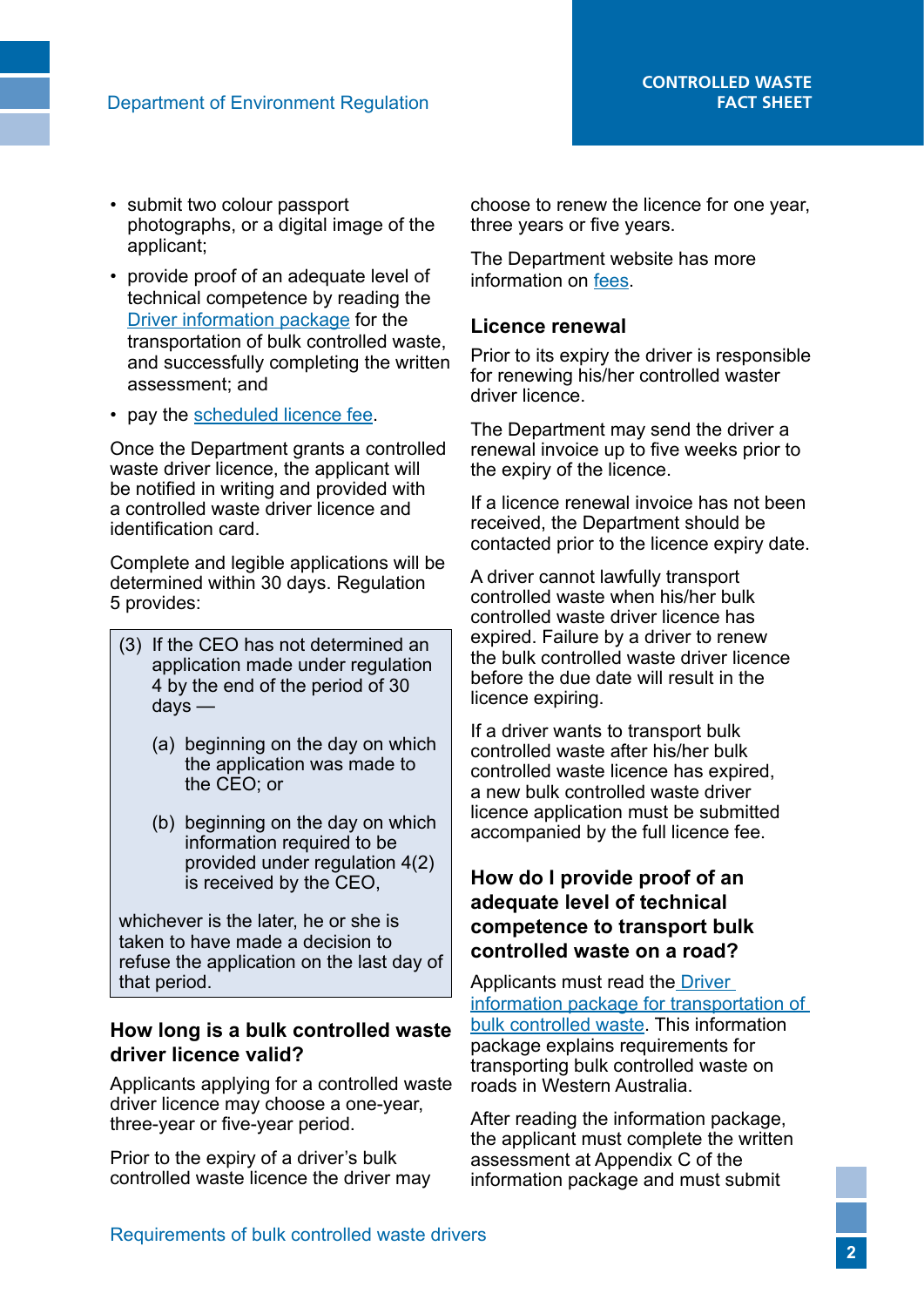the completed assessment with his/her completed Form [CW2 – Application for](http://www.der.wa.gov.au/our-work/controlled-waste/138-forms-and-materials)  [bulk controlled waste driver licence](http://www.der.wa.gov.au/our-work/controlled-waste/138-forms-and-materials) to the Department via mail or email.

The Department will only issue a bulk controlled waste driver licence upon an applicant passing the written assessment. A pass means correctly answering 28 or more questions out of the 32 questions that form the assessment.

If an applicant refuses or fails to undertake the required written assessment, the bulk controlled waste driver licence application will be refused by the CEO of the Department on the grounds of failure to demonstrate adequate technical competence.

#### **Do I need to periodically review the driver information package and assessment?**

Yes. To ensure a driver's knowledge of bulk controlled waste requirements remains current, all bulk controlled waste drivers are reassessed on a three-yearly basis via a written assessment.

A driver who holds a three or five-year licences will be required to read an information package prior to renewing his/her licence, and submit the completed written assessment with his/her renewal payment.

If a driver renews his/her licence annually, a completed written assessment must be submitted every three years.

The Driver information package for transportation of bulk controlled waste is updated from time to time.

### **Can my licence be refused, cancelled or suspended?**

Yes, the CEO of the Department may

refuse a bulk controlled waste driver licence application or renewal, or suspend or cancel a bulk controlled waste driver licence at any time if the CEO of the Department is satisfied that the applicant or driver:

- does not have adequate technical competency to drive a vehicle transporting controlled waste;
- is not of good character and repute;
- has been convicted of an offence against the *Environmental Protection (Controlled Waste) Regulations 2004,*  or *Environmental Protection Act 1986*  or corresponding laws;
- has submitted an application containing or is accompanied by information that is false or misleading; or
- has breached a condition to which the licence is subject.

### **How do I amend my licence or update my details?**

If seeking an amendment to a licence condition or changing a name, address or contact details, a driver should complete and submit to the Department [Form CW9](http://www.der.wa.gov.au/our-work/controlled-waste/138-forms-and-materials)  [– Amendment to a bulk controlled waste](http://www.der.wa.gov.au/our-work/controlled-waste/138-forms-and-materials)  [driver licence.](http://www.der.wa.gov.au/our-work/controlled-waste/138-forms-and-materials)

A fee applies to amending a licence condition. For more information on [Schedule of controlled waste fees,](http://www.der.wa.gov.au/our-work/controlled-waste/139-fees) please refer to the Department's website, or contact the Department on +61 8 6467 5000.

### **Do I need to notify the Department when I change employers?**

No. A carrier must notify the Department in writing within 14 days of a licensed driver commencing or ceasing to be employed or engaged by the carrier.

The carrier completes and sends to the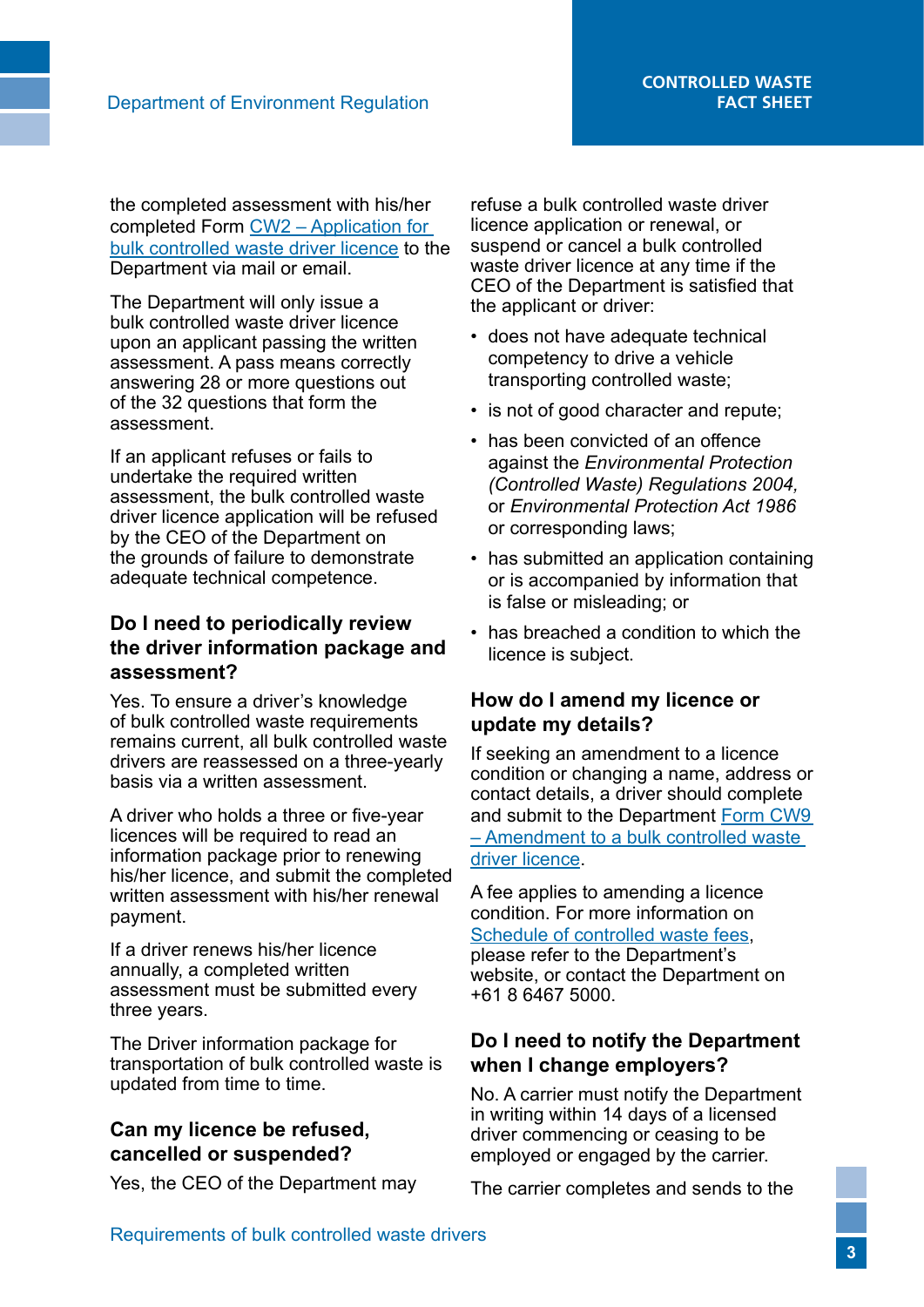Department [Form CW7 – Notification of](http://www.der.wa.gov.au/our-work/controlled-waste/138-forms-and-materials)  [change of driver's employer.](http://www.der.wa.gov.au/our-work/controlled-waste/138-forms-and-materials)

### **I have a licence to transport controlled waste in another state or territory; can I transport controlled waste in Western Australia?**

No. A driver that holds a bulk controlled waste licence issued in another state or territory and wishes to transport controlled waste on roads in Western Australia will need to submit an application to the Department to be licensed as a controlled waste driver in Western Australia.

For more information on the [interstate](http://www.der.wa.gov.au/our-work/controlled-waste/137-fact-sheets)  [transport of controlled waste,](http://www.der.wa.gov.au/our-work/controlled-waste/137-fact-sheets) please refer to the Department's website, or contact the Department on +61 8 6467 5000

#### **I have a Dangerous Goods licence; do I still need a controlled waste licence?**

Yes. A driver holding a Dangerous Goods driver licence issued by the Department of Mines and Petroleum is required to hold a bulk controlled waste driver licence when transporting bulk controlled waste in Western Australia.

#### **I have lost my bulk controlled waste driver licence identification card. What should I do?**

It is an offence for a driver to fail to carry his/her bulk controlled waste driver identification card at all times while engaged in the transport of bulk controlled waste on the road.

To request a replacement identification card, complete and submit to the Department [Form CW13 – Request to](http://www.der.wa.gov.au/our-work/controlled-waste/138-forms-and-materials)  [replace lost or stolen bulk controlled](http://www.der.wa.gov.au/our-work/controlled-waste/138-forms-and-materials)  [waste ID card](http://www.der.wa.gov.au/our-work/controlled-waste/138-forms-and-materials), and pay an administration fee of \$10.

### **Controlled waste tracking forms**

Each bulk controlled waste vehicle or tank, or packaged controlled waste vehicle transporting loads equal to or greater than 200 kilograms or 200 litres, must be accompanied by a controlled waste tracking form (CWTF).

The Department issues CWTFs to licensed carriers via the Controlled Waste Tracking System (CWTS), or in a book of 20 pre-paid paper forms.

The carrier must provide the driver with a valid CWTF to use during transport.

The driver must complete information on the CWTF about the waste holder, waste type and volume, carrier, driver and the waste facility that will receive the load. The driver must record when and where controlled waste is collected and unloaded.

CWTFs are valid for seven (7) days for bulk waste and 21 days for packaged waste from the date of the first waste collection recorded on the CWTF.

CWTFs cease to be valid as soon as any part of the waste load is unloaded, excluding at a transit facility or truck-totruck transfer, regardless of whether the seven or 21-day period has elapsed.

For more information about [controlled](http://www.der.wa.gov.au/our-work/controlled-waste/137-fact-sheets)  [waste tracking](http://www.der.wa.gov.au/our-work/controlled-waste/137-fact-sheets) please refer to the Department's website, or contact the Department on +61 8 6467 5000.

### **Bulk controlled waste driver responsibilities**

### **Before transporting bulk controlled waste**

Before transporting bulk controlled waste the driver must: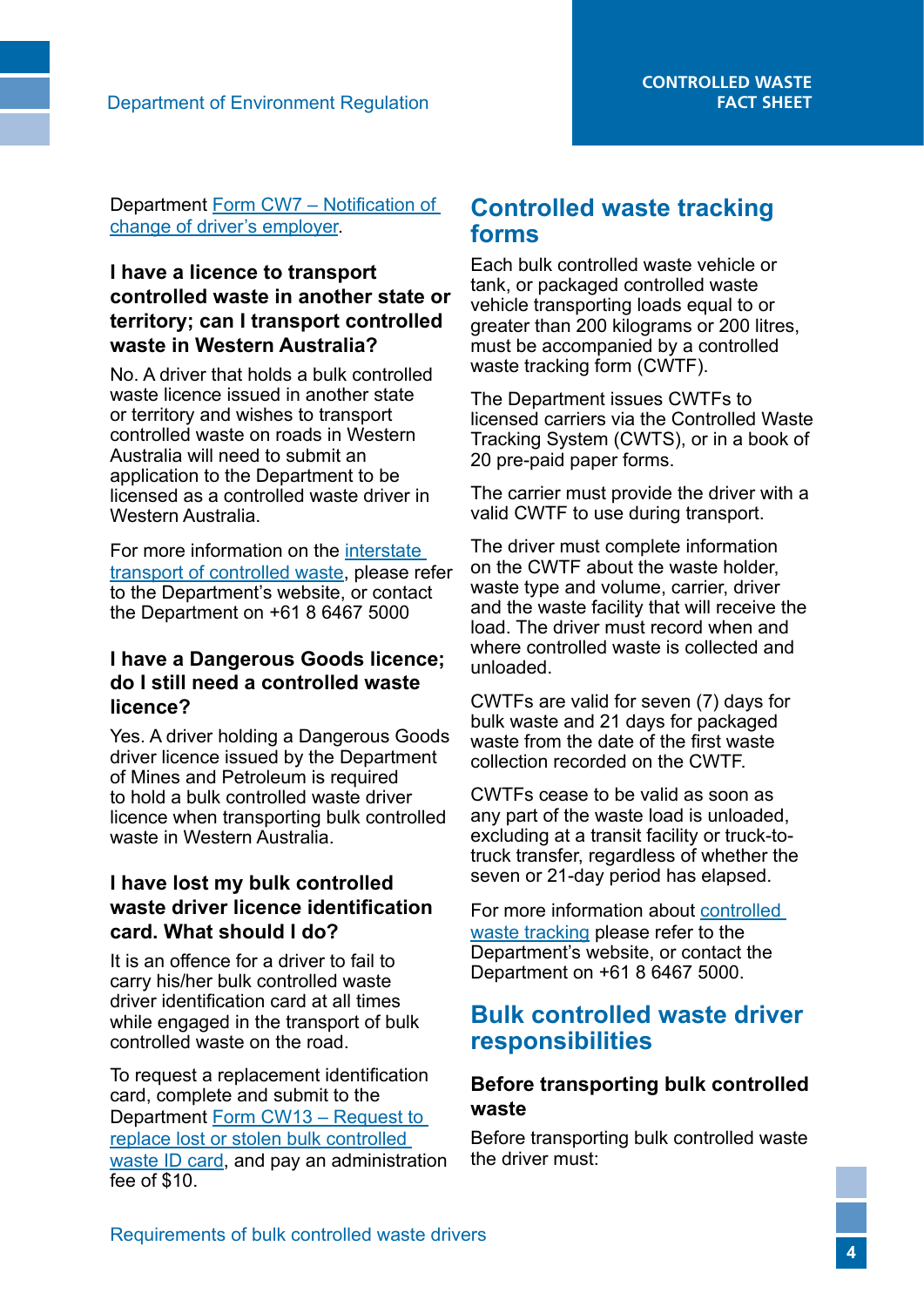- hold a valid bulk controlled waste driver licence;
- carry his/her bulk controlled waste driver identification card while transporting bulk controlled waste; and
- have in his/her possession a CWTF.

### **Collecting controlled waste from the waste holder**

When collecting bulk controlled waste from the waste holder, the driver must:

- not, without carrying a copy of written permission from the Department, transport non-controlled waste in a bulk controlled waste licensed vehicle or tank;
- accurately and completely record all the required waste collection information on the CWTF;
- sign the CWTF;
- provide the opportunity for the waste holder, or the waste holder's representative, to sign the CWTF;
- issue the waste holder with a receipt that contains the CWTF number, date, type and amount of controlled waste loaded onto the vehicle or into the tank. It is an offence to provide information that is false or misleading or likely to deceive in a material way;
- ensure, prior to transport, that he or she has obtained documented proof that any chromium waste collected from the waste holder has been reduced from hexavalent to trivalent chromium with total hexavalent not exceeding 100 milligrams per litre (mg/L);
- ensure, prior to transport, that he or she has obtained documented proof that any cyanide waste collected from the waste holder has been oxidised to

destroy free cyanide (free cyanide not to exceed 5mg/L);

- ensure, prior to transport, that for any solvents, chromium and cyanide wastes that he or she has obtained documented proof that the flashpoint of the controlled waste is higher than 61 degree celsius;
- not mix controlled waste categories in the tank unless the carrier is authorised through licence conditions issued by the Department to do so. Provided the waste facility is notified prior to unloading the waste at the waste facility, the mixing of the following waste types is accepted:
	- K110, K130 and K210, or
	- K110, K210, L100 and L150; and
- test the pH of the controlled waste and record it on the CWTF (this is NOT required for categories J130, K110, K130 and K210). Do not transport controlled waste outside the pH range of 2 to 12.5 unless the tank is a Dangerous Goods licensed tank.

### **Transporting controlled waste**

During transport, the driver must:

- carry his/her bulk controlled waste driver identification card at all times;
- ensure the vehicle or tank being driven is used in manner that prevents waste from spilling, discharging or falling from vehicle or tank;
- notify the Department immediately if any waste spills or falls from the vehicle or is discharged to a location other than a waste facility; and
- in the event of a discharge, refer to and follow the procedures in the carrier's spill management plan.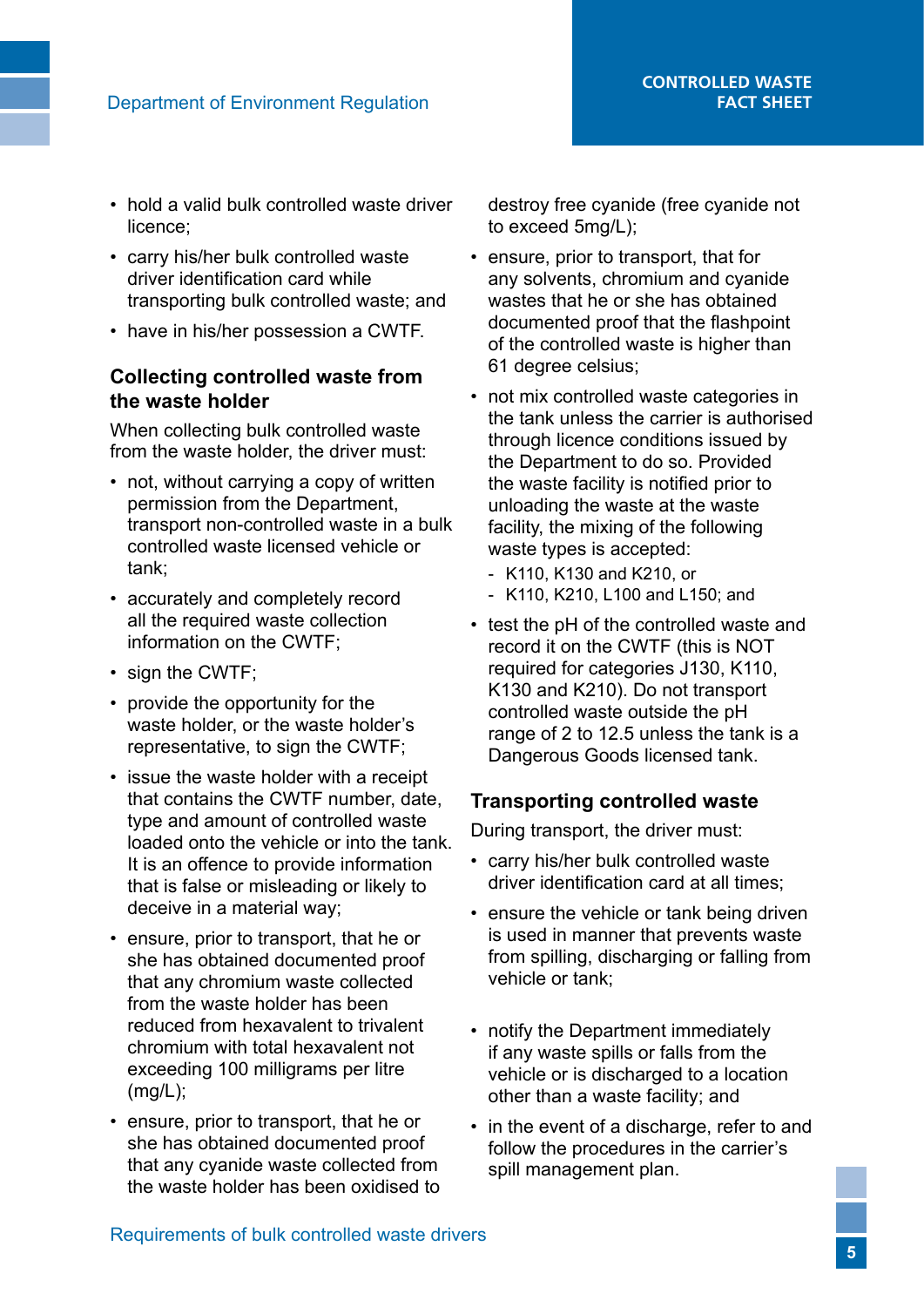### **Unloading controlled waste at a waste facility**

Before unloading controlled waste at a waste facility, the driver must:

- present his/her bulk controlled waste driver identification card and controlled waste vehicle or tank identification card to the occupier;
- give to the waste facility the CWTF for the waste that is being unloaded (for paper CWTFs this is the white copy);
- ensure the CWTF is still valid; and
- unload controlled waste only at a waste facility that can lawfully accept that waste type.

For more information on unloading at a transit facility, please refer to fact sheet ['Controlled waste transit facility'](http://www.der.wa.gov.au/our-work/controlled-waste/137-fact-sheets).

#### **Unoccupied waste facilities**

Drivers unloading at unoccupied waste facilities will not be able to present the controlled waste driver identification card to the waste facility occupier, or provide the CWTF number before unloading the controlled waste.

Within seven (7) days of unloading a controlled waste at an unoccupied waste facility the carrier, or the driver, must provide the waste facility occupier with a copy of the CWTF, or the controlled waste tracking number and information that the CWTF contains as set out in Schedule 2, Division 3 of the Regulations.

# **Penalties**

Drivers who fail to comply with their statutory obligations under the *Environmental Protection (Controlled Waste) Regulations 2004*, or who breach their bulk controlled waste driver licence conditions, may commit an offence and be subject to penalties.

Offences may attract on-the-spot fines of \$250 or \$500, or a penalty of up to \$5,000, as determined by a court. Pursuant to s 40(5) of the *Sentencing Act 1995*, offences committed by corporations may attract a fine of up to \$25,000 as determined by a court.